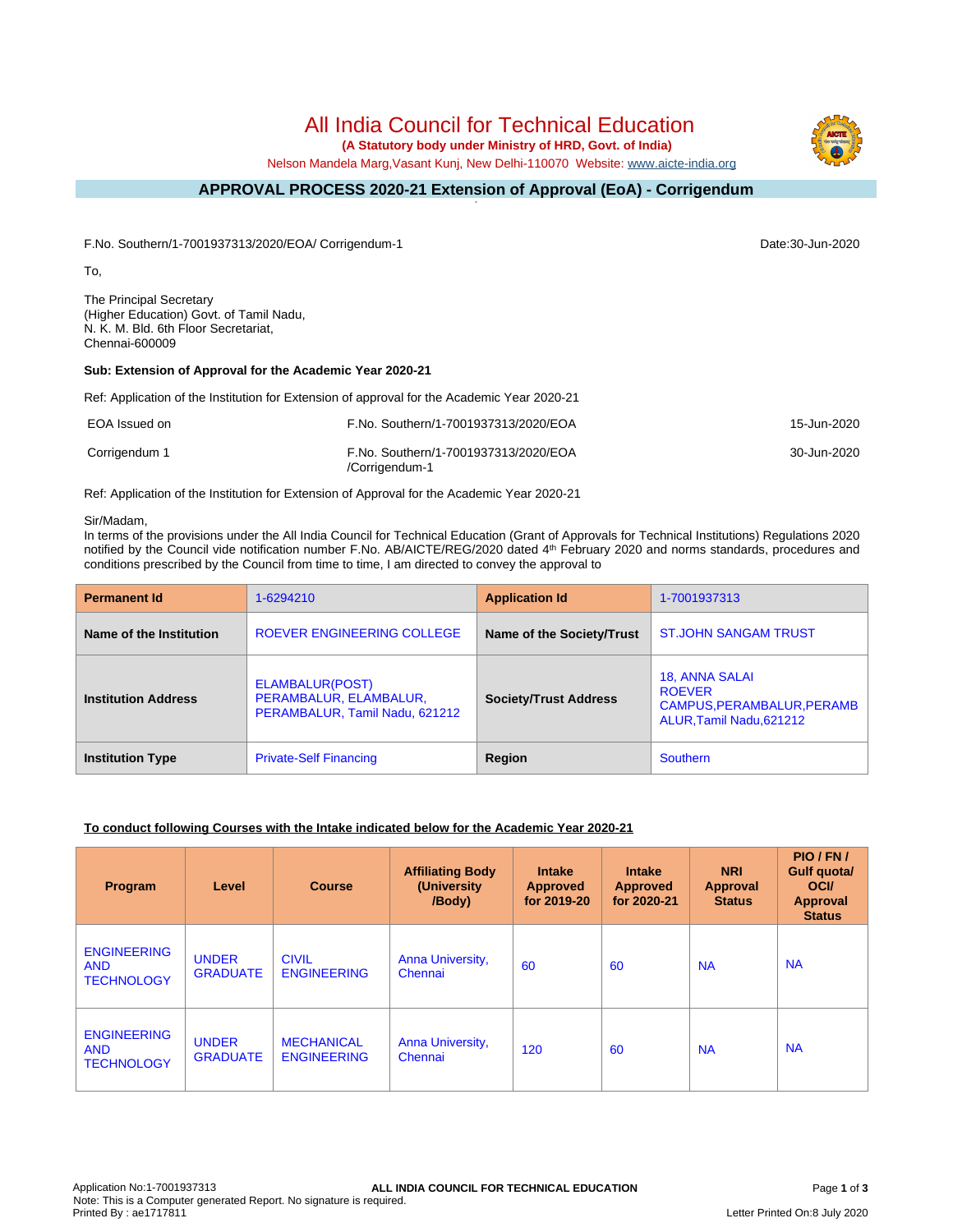| <b>ENGINEERING</b><br><b>AND</b><br><b>TECHNOLOGY</b> | <b>UNDER</b><br><b>GRADUATE</b> | <b>ELECTRONICS</b><br><b>AND</b><br><b>COMMUNICATIO</b><br><b>NS</b><br><b>ENGINEERING</b> | Anna University,<br>Chennai | 90  | 60 | <b>NA</b> | <b>NA</b> |
|-------------------------------------------------------|---------------------------------|--------------------------------------------------------------------------------------------|-----------------------------|-----|----|-----------|-----------|
| <b>ENGINEERING</b><br><b>AND</b><br><b>TECHNOLOGY</b> | <b>UNDER</b><br><b>GRADUATE</b> | <b>ELECTRICAL</b><br><b>AND</b><br><b>ELECTRONICS</b><br><b>ENGINEERING</b>                | Anna University,<br>Chennai | 120 | 60 | <b>NA</b> | <b>NA</b> |
| <b>ENGINEERING</b><br><b>AND</b><br><b>TECHNOLOGY</b> | <b>UNDER</b><br><b>GRADUATE</b> | <b>COMPUTER</b><br><b>SCIENCE AND</b><br><b>ENGINEERING</b>                                | Anna University,<br>Chennai | 90  | 60 | <b>NA</b> | <b>NA</b> |
| <b>ENGINEERING</b><br><b>AND</b><br><b>TECHNOLOGY</b> | <b>POST</b><br><b>GRADUATE</b>  | <b>POWER</b><br><b>ELECTRONICS</b><br><b>AND DRIVES</b>                                    | Anna University,<br>Chennai | 18  | 18 | <b>NA</b> | <b>NA</b> |
| <b>ENGINEERING</b><br><b>AND</b><br><b>TECHNOLOGY</b> | <b>POST</b><br><b>GRADUATE</b>  | <b>COMPUTER</b><br><b>SCIENCE AND</b><br><b>ENGINEERING</b>                                | Anna University,<br>Chennai | 18  | 18 | <b>NA</b> | <b>NA</b> |
| <b>MCA</b>                                            | <b>POST</b><br><b>GRADUATE</b>  | <b>MASTERS IN</b><br><b>COMPUTER</b><br><b>APPLICATIONS</b>                                | Anna University,<br>Chennai | 60  | 60 | <b>NA</b> | <b>NA</b> |
| <b>ENGINEERING</b><br><b>AND</b><br><b>TECHNOLOGY</b> | <b>POST</b><br><b>GRADUATE</b>  | <b>CAD CAM</b>                                                                             | Anna University,<br>Chennai | 18  | 18 | <b>NA</b> | <b>NA</b> |
| <b>ENGINEERING</b><br><b>AND</b><br><b>TECHNOLOGY</b> | <b>POST</b><br><b>GRADUATE</b>  | <b>VLSI DESIGN</b>                                                                         | Anna University,<br>Chennai | 18  | 18 | <b>NA</b> | <b>NA</b> |

### **It is mandatory to comply with all the essential requirements as given in APH 2020-21 (Appendix 6)**

## **Important Instructions**

1. **Corrigendum for-** 1. Change in Intake

- 2. The State Government/ UT/ Directorate of Technical Education/ Directorate of Medical Education shall ensure that 10% of reservation for Economically Weaker Section (EWS) as per the reservation policy for admission, operational from the Academic year 2020-21 is implemented without affecting the reservation percentages of SC/ ST/ OBC/ General. However, this would not be applicable in the case of Minority Institutions referred to the Clause (1) of Article 30 of Constitution of India. Such Institution shall be permitted to increase in annual permitted strength over a maximum period of two years beginning with the Academic Year 2020-21
- 3. The Institution offering courses earlier in the Regular Shift, First Shift, Second Shift/Part Time now amalgamated as total intake shall have to fulfil all facilities such as Infrastructure, Faculty and other requirements as per the norms specified in the Approval Process Handbook 2020-21 for the Total Approved Intake. Further, the Institutions Deemed to be Universities/ Institutions having Accreditation/ Autonomy status shall have to maintain the Faculty: Student ratio as specified in the Approval Process Handbook. All